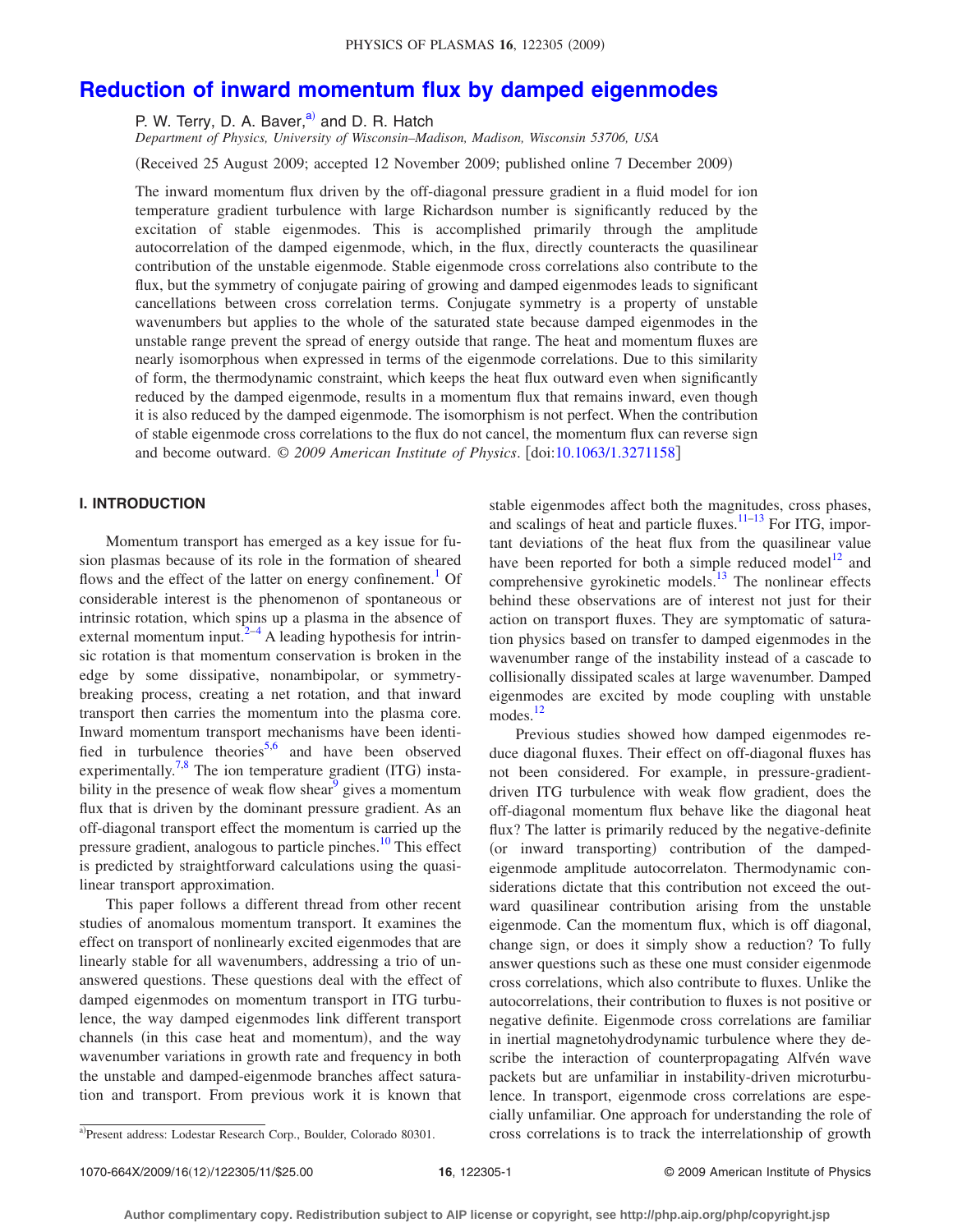rate and frequency spectra in both the unstable and dampedeigenmode branches and to determine how such relationships affect excitation, saturation, and transport. The symmetries of the ITG instability, which involve conjugate modes, introduce helpful simplifications into this problem.

Stable eigenmodes are normal-mode solutions of the Fourier-transformed linearized dynamical equations whose normal-mode frequency has an imaginary part that is zero or negative for all wavenumbers *k*. In an initial value problem, if such eigenmodes are part of the initial condition, they decay exponentially at their linear damping rate as long as nonlinearities are negligible. Unstable eigenmodes grow exponentially. The growth rates of unstable eigenmodes are generally positive only in some wavenumber range. At high *k*, collisional dissipation makes the growth rate negative. With growth at low *k* and damping at high *k*, it has been customary to assume that the concept of the hydrodynamic cascade applies to the unstable eigenmode as a means for saturating the instability. In Navier–Stokes turbulence and single-field models of plasma turbulence such as the Hasegawa–Mima equation, $14$  it is the only way to achieve a stationary state because the sole energy sink is collisional dissipation at high *k*. In plasma turbulence for any model with more than one fluid equation or for any kinetic model, there is at least one other eigenmode, and in all but the simplest models there are many eigenmodes. Typically these are damped for wavenumbers in the same range as the instability.

The nonlinear excitation of damped eigenmodes by mode coupling with the unstable eigenmode can easily be the dominant saturation path. A single three-wave interaction involving a damped eigenmode in the instability range provides prompt access to sinks without the need to excite many intermediate wavenumbers before reaching dissipated scales as in a cascade. This point highlights a crucial distinction between zonal flows, which are a type of damped eigenmode, and the kind of damped eigenmode just described, which saturates turbulence through a significant sink of fluctuation energy in the wavenumber range of the instability. Zonal flows with Hinton–Rosenbluth residual damping<sup>15</sup> are weakly damped in many regimes, especially those with weak collisionality. They are therefore envisaged to regulate turbulence through the shearing mechanism. Shearing is an inertial effect that cannot directly dissipate energy but rather enhances the usual cascade to high-*k* dissipated wavenumbers.<sup>1</sup> On the other hand, damped eigenmodes that are not zonal flows and whose damping in the region of instability is of order the growth rate saturate the instability by absorbing its energy before it reaches high *k*. Consequently, turbulence regulation is not exclusive to zonal flows but can be accomplished by damped eigenmodes even without zonal flows. As with zonal flows, damped eigenmodes with  $k_y=0$  play an important role in energy transfer dynamics.<sup>16,[17](#page-10-15)</sup> However, spectral transfer also excites damped eigenmodes with  $k_y$  $\neq$  0. The kind of direct contribution to transport fluxes described here is only possible for modes with  $k_y \neq 0$ .

Saturation by stable eigenmodes excited in the wavenumber range of the instability appears to be common in fluid models of plasma turbulence. It has previously been identified in nearly a dozen systems applying to both tokamak core and edge, with fluctuations that range from ion scale to electron scale, and are electrostatic or electromagnetic.<sup>18[,19](#page-10-17)</sup> Saturation by damped eigenmodes has been inferred indirectly in gyrokinetics, $^{13}$  and recent projections of stationary solutions of ITG turbulence onto the eigenmode basis now explicitly confirm that a very large number of damped eigenmodes are excited to large amplitude. $^{20}$  Provided there is at least one damped eigenmode whose damping rate is not significantly larger than the instability growth rate, the mechanism operates regardless of the details of the damped-eigenmode spectrum.<sup>12</sup> Systems in which the unstable mode is paired with a complex-conjugate or nearly complex-conjugate damped mode are of particular interest. These systems have both robust instability and robust damped-eigenmode activity. They also can be relatively simple if few eigenmodes are present in part because of the symmetry imparted by the conjugate pairing and in part because of the limited number of eigenmodes. The system studied in this paper meets these criteria.

To examine the effects of damped eigenmodes on momentum transport, we employ a transformation known as the *eigenmode decomposition* and focus on the structure and symmetry properties of the nonlinearities and transport fluxes in this representation. The eigenmode decomposition is a transformation of the dynamical equations from the original fields to fields representing the amplitudes of the linear eigenmodes. The latter is an alternate complete basis for nonlinear dynamical evolution. Generally the basis of linear eigenmodes is not orthogonal. The eigenmode basis diagonalizes linear coupling while generally mixing the nonlinearities. The latter reflects the fact that each eigenmode is generally driven by all nonlinearities of the system. In the eigenmode decomposition it is possible to track the energy transfer from the instability to every eigenmode that is nonlinearly excited and determine its role on transport. When transport fluxes are written using the eigenmode decomposition, the correlations between fluctuating fields are expanded as correlations between the complex-valued eigenmode amplitudes. The single term corresponding to the autocorrelation of the most unstable eigenmode amplitude is the quasilinear flux. Due to the nonorthogonality of the basis, there are terms that depend on eigenmode cross correlations, i.e., on correlations of one eigenmode with a second distinct eigenmode. These correlations are nonzero because the eigenmodes couple nonlinearly under three-wave mode coupling satisfying the usual wavenumber condition  $k = k' + k''$ .

We study the effect of damped eigenmodes on transport fluxes using a reduced fluid model for ITG turbulence that couples ion pressure, potential, and parallel ion flow.<sup>12[,21](#page-10-19)</sup> The mean parallel flow has a weak radial gradient corresponding to large Richardson number. The system drives heat and momentum transport related to gradients of pressure and parallel flow. This model will be discussed more fully below. Analytical theory and numerical solutions yield the following.

(1) The pressure gradient drives instability in the large Richardson number regime, yielding outward heat and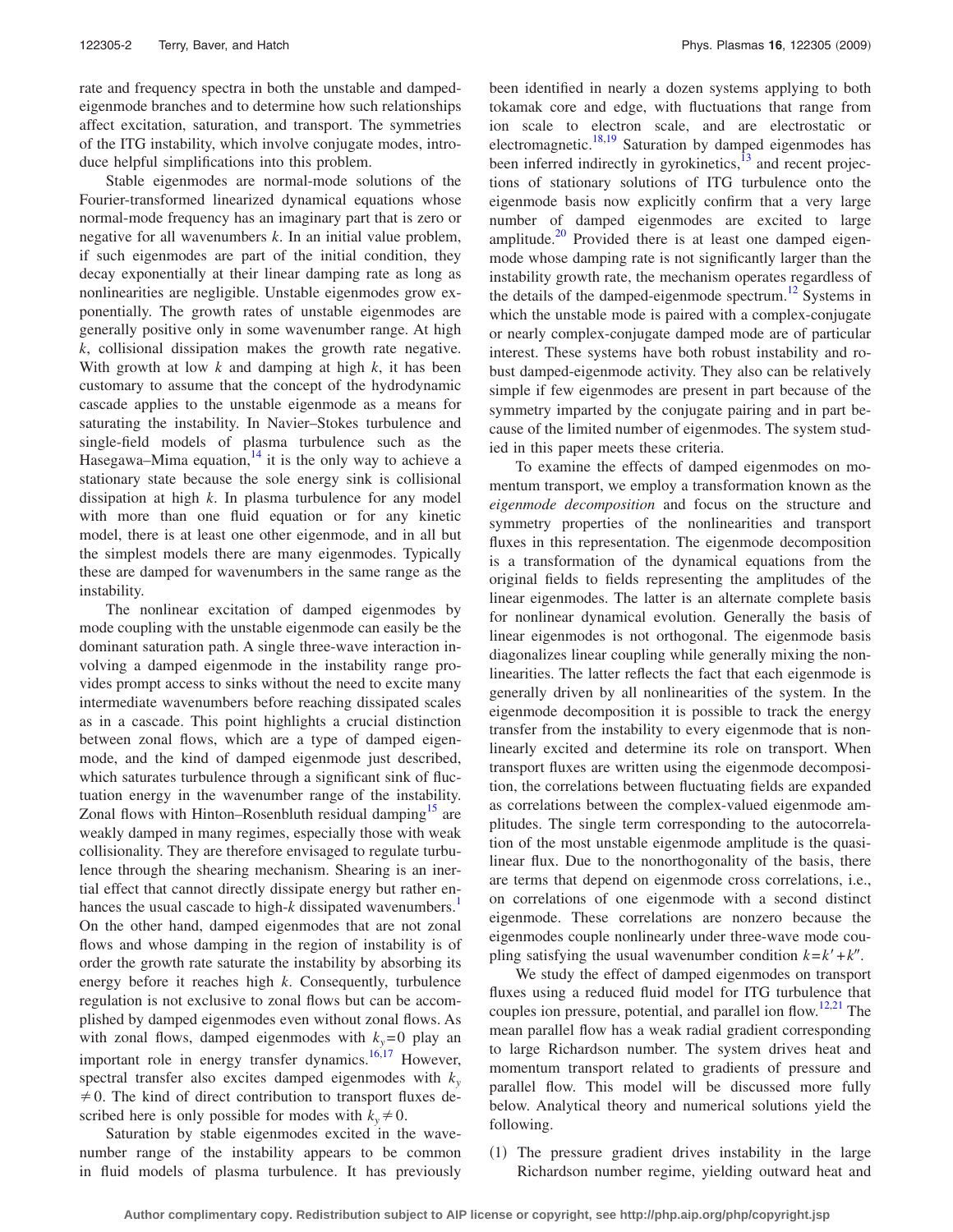inward momentum fluxes in quasilinear theory, as previously established[.9](#page-10-7) The nonlinear excitation of the damped eigenmode significantly reduces both fluxes. In the fluxes the reduction resides primarily in the term proportional to the amplitude autocorrelation of the damped eigenmode. This directly counteracts the quasilinear contribution of the unstable eigenmode. The autocorrelation of the marginal mode amplitude makes no contribution to either flux.

- (2) The cross correlation between unstable and stable eigenmodes does not contribute to either flux due to symmetry associated with the conjugate pairing of these eigenmodes. Cross correlations between the marginal mode and either the stable or the unstable modes do contribute to the fluxes. Numerical solutions of saturated turbulence show that these contributions cancel most of the time. The cancellation has its roots in the conjugate symmetry.
- (3) The conjugate symmetry affects the whole of the saturated state as described in point (2), even though it holds only in the wavenumber range of the instability. This is because the robust energy sinks associated with the damped eigenmode over the wavenumber range of the instability prevent spread of energy to large wavenumbers. At large wavenumbers all eigenmode branches are stable, and conjugate symmetry does not hold. However, the fluctuation energy in this range is negligible, as is its contribution to the flux.
- (4) The heat and momentum fluxes are nearly isomorphous when expressed in terms of the eigenmode correlations. The isomorphism includes terms proportional to the auto correlations of unstable and stable eigenmodes and the real part of the cross correlation terms. Due to this similarity of form, the thermodynamic constraint, which keeps the heat flux outward even when significantly reduced by the damped eigenmode, results in a momentum flux that remains inward, even though it is also reduced by the damped eigenmode.
- (5) The isomorphism is broken by terms proportional to the imaginary part of the cross correlations. When the cross correlation contributions to the flux do not cancel, the momentum flux can reverse sign and become outward.

This paper is organized as follows. Section II presents the model and its linear stability properties. It also describes symmetry properties of the saturated state that arise from the conjugate pairing of unstable and damped eigenmodes. The momentum fluxes in the eigenmode decomposition are derived in Sec. III. Section IV describes the eigenmode cross correlations, their symmetry properties, and their role on the fluxes. Conclusions are presented in Sec. V.

## **II. LINEAR INSTABILITY AND SATURATION**

We study a reduced fluid model for ITG that couples ion pressure, potential, and parallel ion flow.<sup>12[,21](#page-10-19)</sup> The basic model is given by

<span id="page-2-0"></span>
$$
(1 + k2) \frac{\partial \phi}{\partial t} - ik_y v_D \phi (\hat{\eta} k^2 - 1) + ik_z u_{\parallel}
$$
  
= 
$$
- \sum_{k'} (k' \times \hat{z} \cdot k) \phi_{k'} \phi_{k-k'} k'^2 \equiv (1 + k^2) N_{\phi}, \qquad (1)
$$

<span id="page-2-1"></span>
$$
\frac{\partial u_{\parallel}}{\partial t} + i \frac{k_z}{\hat{R}_i} \phi + ik_z p = -\sum_{k'} (k' \times \hat{z} \cdot k) \phi_{k'} u_{\parallel k - k'} \equiv N_{u_{\parallel}}, \quad (2)
$$

<span id="page-2-2"></span>
$$
\frac{\partial p}{\partial t} + ik_y v_D \hat{\eta} \phi = -\sum_{k'} (k' \times \hat{z} \cdot k) \phi_{k'} p_{k-k'} \equiv N_p, \tag{3}
$$

where  $v_D = (cT_e/eB)d(\ln n_0)/dx$  is the drift velocity,  $\hat{\eta} = (1 + \eta_i)/\tau$ ,  $\eta_i = d(\ln T_i)/d(\ln n_0)$  is the ratio of temperature to density gradient scale lengths,  $\tau = T_e/T_i$  is the ratio of electron to ion temperature,  $1/\hat{R}_i = 1 + 1/R_i$  is an effective Richardson number, and  $R_i$  is the Richardson number, defined by

<span id="page-2-3"></span>
$$
R_i = \frac{k_z}{k_y \frac{d\langle u_{\parallel} \rangle}{dx}}.
$$
\n(4)

The fields  $\phi$ ,  $u_{\parallel}$ , and p are the Fourier amplitudes of potential, parallel ion flow, and ion pressure. These are normalized according to  $\phi = e\Phi/T_e$ ,  $u_{\parallel} = \tilde{v}_{\parallel i}/c_s$ , and  $p = [\tilde{p}_i/(P_{i0})]$  $X(T_i/T_e)$ , where  $P_i = \langle P_{i0} \rangle + \tilde{p}_i$ . Length scales are normalized to  $\rho_s = (cT_e / eB)(m_i / T_e)^{1/2}$  $\rho_s = (cT_e / eB)(m_i / T_e)^{1/2}$  $\rho_s = (cT_e / eB)(m_i / T_e)^{1/2}$ . In solving Eqs. (1)–([3](#page-2-2)),  $k_z$  is taken to be a constant. However reality of the fluctuation fields  $\psi(\mathbf{x})$  leads to the parity constraints  $\psi(-\mathbf{k}) = \psi^*(\mathbf{k})$  and  $\omega(-\mathbf{k}) = -\omega^*(\mathbf{k})$ , which include  $k_z$ . This means that the constant value of  $k_z$  changes sign when  $k_y$  changes sign.

This model is obviously simple, but it and similarly simple models have been frequently utilized particularly to understand nonlinear processes.<sup>9,[22,](#page-10-20)[23](#page-10-21)</sup> The model does not include the flux-surface-averaged adiabatic response associated with zonal flows<sup>15</sup> but is robustly saturated and regulated by the damped eigenmode that is conjugate to the unstable eigenmode. Equations  $(1)$  $(1)$  $(1)$ - $(3)$  $(3)$  $(3)$  yield a conjugate pair of eigenmodes with the shear scaling of the slab ITG instability. The model shares a number of important physical behaviors with comprehensive gyrokinetic models $12,13$  $12,13$  These include nonlinear cross phase angles, bursty transport fluxes, transport reductions from quasilinear values, highly broadened fixed-wavenumber frequency spectra, saturation time history with marked initial overshoot, limited broadening of the wavenumber spectrum beyond the range of linear instability, and the predilection for excitation of fluctuations at zonal wavenumbers, particularly  $k_y = 0$ . The limited broadening of the wavenumber spectrum beyond the range of linear instability is an indication that there is significant fluctuation energy absorption within that range. This can only occur if damped eigenmodes are excited.

We examine the regime in which the mean parallel flow has a weak radial gradient. By weak gradient we mean the regime in which flow shear has a small effect on ITG instability, leaving  $\nabla T_i \sim \hat{\eta}_i$  as the instability drive. From local linear stability analysis, this regime requires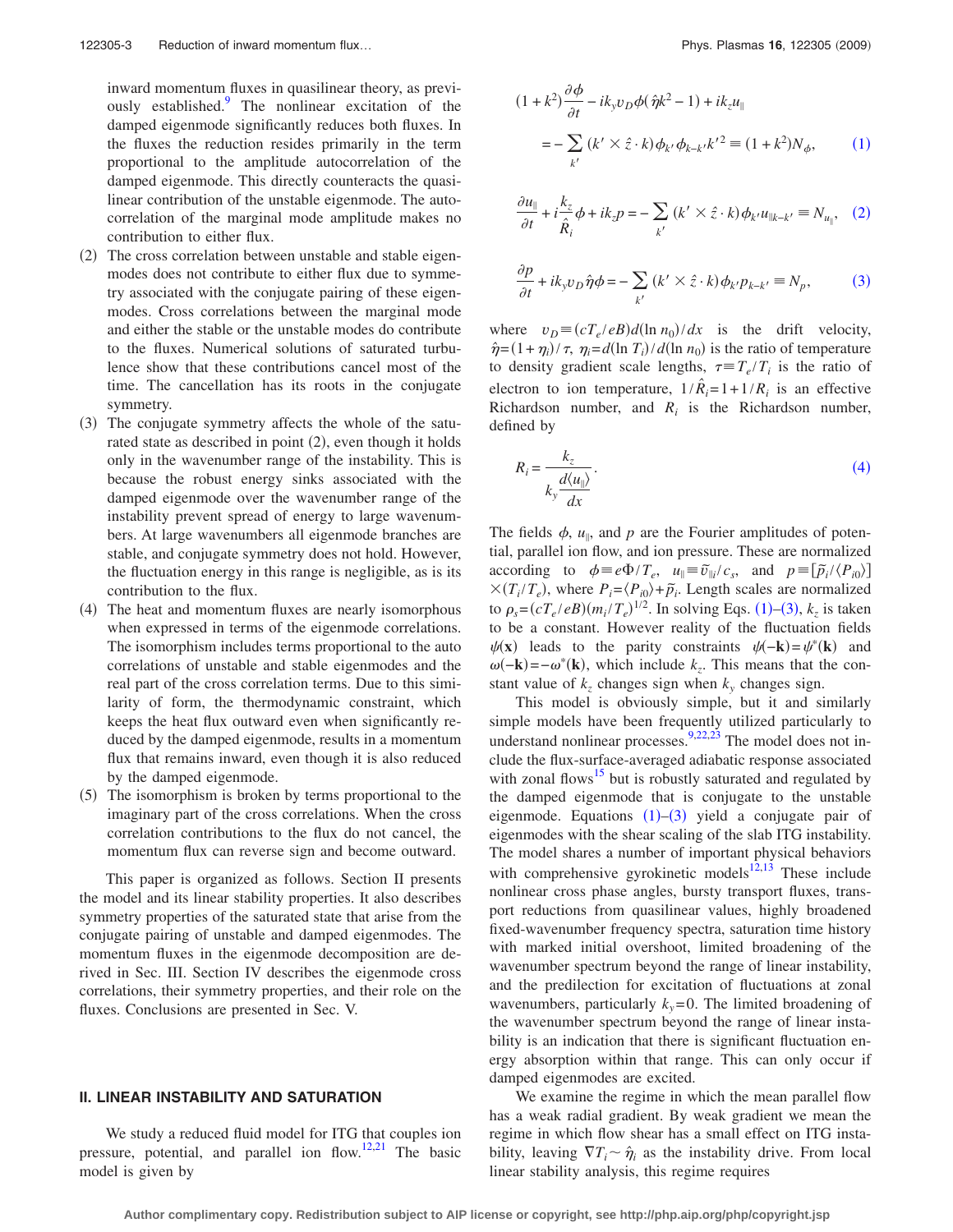<span id="page-3-0"></span>
$$
\frac{1}{\hat{R}_i} = 1 + \frac{1}{R_i} \ll \frac{v_D k_y \hat{\eta}}{\omega},\tag{5}
$$

signifying moderate to large Richardson number. We treat the Richardson number as a parameter, implying that  $d\langle u_{\parallel} \rangle / dx$  is taken as constant, the same way  $d(\ln n_0) / dx$  is taken as constant in  $v<sub>D</sub>$ . This is consistent with weak flow gradient. As a parameterization flow shear, the Richardson number labels flow gradient dependencies in fluxes.

## **A. Linear stability and conjugate structure**

The eigenmode properties can be obtained from normalmode solutions of the linearized equations. Linearizing Eqs. ([1](#page-2-0))–([3](#page-2-2)) and assuming a normal mode with frequency  $\omega$  yield the dispersion relation

<span id="page-3-1"></span>
$$
\omega^3 (1 + k^2) + k_y v_D \omega^2 (\hat{\eta} k^2 - 1) - \frac{k_z^2}{\hat{R}_i} \omega - k_y v_D k_z^2 \hat{\eta} = 0.
$$
 (6)

Cubic polynomials can be solved exactly. However, a simple approximation for the growth rate of the unstable mode is extremely useful for incorporating system symmetries into an order expansion that makes the eigenmode decomposition more transparent. The growth rate is approximated from a balance of the first and last terms of Eq.  $(6)$  $(6)$  $(6)$ , valid when the second and third terms are small. This is formalized by introducing a small multiplier  $\varepsilon$  in the dispersion relation as follows:  $\omega^3(1+k^2) + \epsilon k_y v_D \omega^2(\hat{\eta}k^2-1) - \epsilon (k_z^2/\hat{R}_i)\omega - k_y v_D k_z^2 \hat{\eta}$ =0, and by expanding  $\omega$  in powers of  $\epsilon$ . Assuming  $\omega = \omega^{(0)}$  $+\epsilon\omega^{(1)} + \epsilon^2\omega^{(2)} + ...$ , the two lowest order frequencies are given by

<span id="page-3-2"></span>
$$
\omega_j^{(0)} = \left[ \frac{k_y v_D k_z^2 \hat{\eta}}{1 + k^2} \right]^{1/3} = S_j \left| \frac{k_y v_D k_z^2 \hat{\eta}}{1 + k^2} \right|^{1/3},\tag{7}
$$

<span id="page-3-3"></span>
$$
\omega_j^{(1)} = \frac{1}{S_j} \left( \frac{k_z^2}{3\hat{R}_i} \right) \left[ \frac{1}{k_y v_D k_z^2 \hat{\eta} (1 + k^2)^2} \right]^{1/3} - \frac{k_y v_D (\hat{\eta} k^2 - 1)}{3(1 + k^2)},
$$
\n(8)

where  $j=1-3$  labels the three branches and  $S_j$ , the cube root of 1, is

<span id="page-3-4"></span>
$$
S_{1,3} = \left(-\frac{1}{2} \pm i\frac{\sqrt{3}}{2}\right),\tag{9}
$$

<span id="page-3-5"></span>
$$
S_2 = 1.\t\t(10)
$$

In Eq. ([7](#page-3-2)) it is assumed that  $k_y$  and  $k_z > 0$ . For  $k_y$ ,  $k_z < 0$ ,  $S_j$ should be replaced by the cube root of  $-1$ , i.e.,  $\dot{S}_j \rightarrow -S_j^*$  for **k**→−**k**.

There is a stable region ( $\epsilon \leq 1$ ) with real-frequency roots for *ky* very small. The roots are

<span id="page-3-6"></span>
$$
\omega = 0,\tag{11}
$$

<span id="page-3-7"></span>
$$
\omega = \pm k_z / \hat{R}_i^{1/2} (1 + k^2)^{1/2}, \qquad (12)
$$

obtained from the balance of the first and third terms in Eq.  $(6)$  $(6)$  $(6)$ . The other region of stability occurs at high  $k_y$ , again with  $\epsilon \leq 1$ , where the first and second terms are dominant. This

<span id="page-3-9"></span>

FIG. 1. (Color online) Real parts of three eigenfrequencies for a wavenumber range that includes the low- $k_y$  and high- $k_y$  stable ranges and the intermediate unstable range.

gives another set of real-frequency roots. Two roots have  $\omega$ =0, and the third has

<span id="page-3-8"></span>
$$
\omega = -k_y v_D (\hat{\eta} k^2 - 1)/(1 + k^2). \tag{13}
$$

In the intermediate wavenumber range of instability,  $\epsilon < 1$ , and Eqs. ([7](#page-3-2)) and ([8](#page-3-3)) provide a reasonable approximation for the roots of the dispersion relation.

Because Eq.  $(6)$  $(6)$  $(6)$  is real, its solutions have complexconjugate structure, i.e., if there is instability, the unstable and stable eigenmodes have growth rates that are equal and opposite and real frequencies that are equal. The third eigenmode is marginally stable. This applies to the frequencies of Eqs. ([7](#page-3-2)) and ([8](#page-3-3)), which satisfy  $\omega_1 = \omega_3^*$ , Im  $\omega_2 = 0$ . The frequencies of Eqs.  $(11)$  $(11)$  $(11)$ – $(13)$  $(13)$  $(13)$  are outside the instability range and do not satisfy this symmetry property. If collisional processes leading to damping at high *k* are included in the dynamics, the coefficients of Eq.  $(6)$  $(6)$  $(6)$  are no longer real and the conjugate symmetry is broken. Figures [1](#page-3-9) and [2](#page-3-10) show the real

<span id="page-3-10"></span>

FIG. 2. (Color online) Growth rates from the imaginary parts of the eigenfrequencies for the same wavenumber range as in Fig. [1.](#page-3-9) Hyperviscous damping gives all branches a negative growth rate at large  $k_{y}$ , but the conjugate structure in the unstable region holds approximately.

**Author complimentary copy. Redistribution subject to AIP license or copyright, see http://php.aip.org/php/copyright.jsp**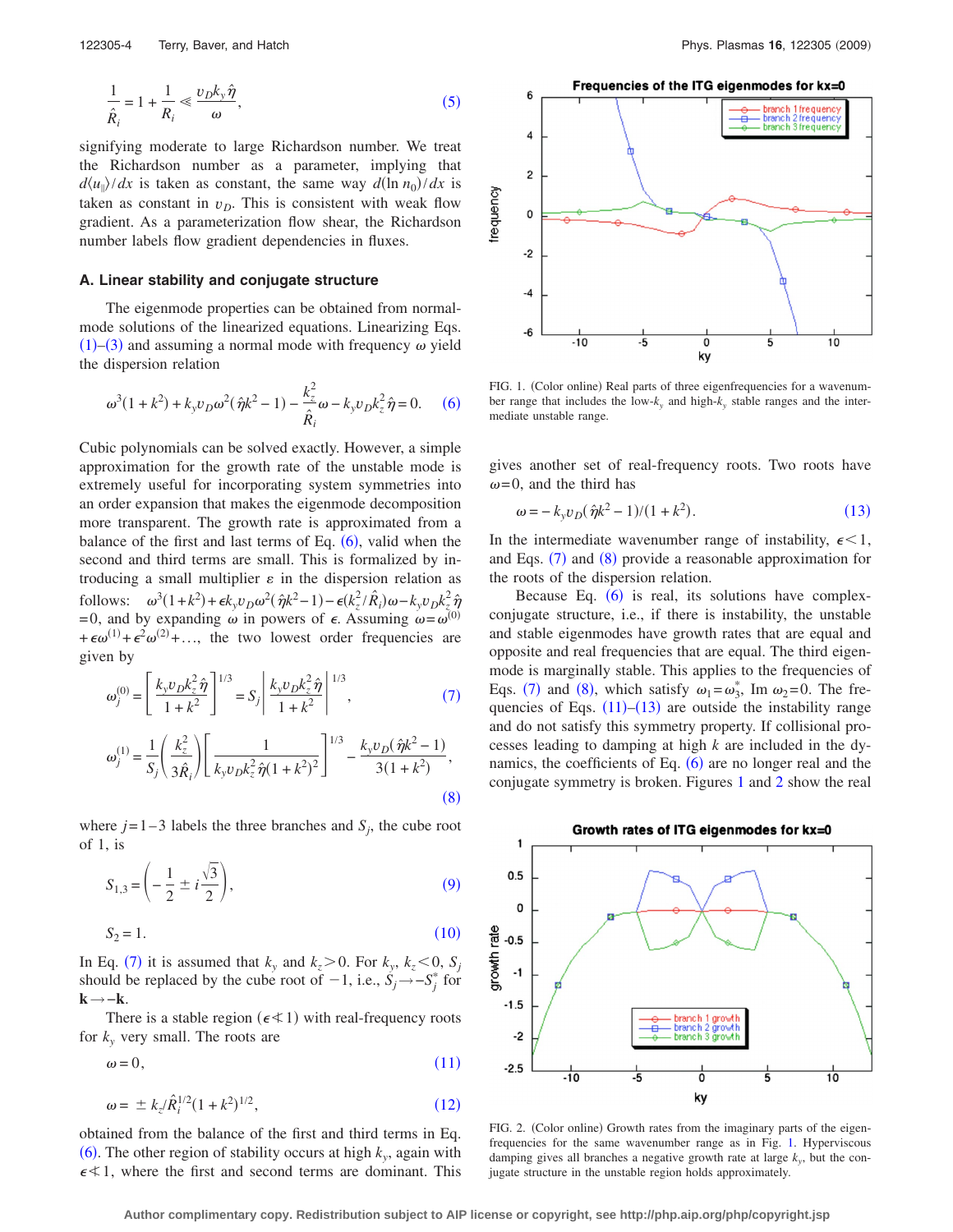and imaginary parts of the frequency for a case in which hyperviscous-type high-*k* damping has been added to the dispersion relation. The damping is configured in the three equations to preserve the eigenmode structure. The hyperviscosity coefficient in Figs. [1](#page-3-9) and [2](#page-3-10) is 0.8, giving a damping rate of 0.02 at the wavenumber of the maximum growth rate. This damping rate is 3% of the maximum growth rate of 0.65. With the hyperviscous damping, all three branches become damped at high *k*. However, in the region of instability the damping is sufficiently weak that the growth rate reflects the collisionless conjugate structure of Eqs.  $(7)$  $(7)$  $(7)$  and  $(8)$  $(8)$  $(8)$ . Similarly, the real parts of the frequencies approximately follow the real parts of Eqs.  $(7)$  $(7)$  $(7)$ – $(13)$  $(13)$  $(13)$ . Consequently, the primary effect of hyperviscous-type damping is a modification of the collisionless dispersion to produce negative growth rates at high *k*. In the wavenumber range of instability, the mathematical structure of conjugate pairing remains in force.

The wavenumber range of the instability is described by the two conditions consistent with  $\epsilon$  small, namely,  $\omega^2(\hat{\eta}k^2 - 1) < k_z^2 \hat{\eta}$ , corresponding to the first order- $\epsilon$  term of the dispersion relation being small, and  $\omega/\hat{R}_i \ll k_y v_D \hat{\eta}$ , corresponding to the second order- $\epsilon$  term being small. The second condition is the weak flow condition given in Eq.  $(5)$  $(5)$  $(5)$ . If we substitute the lowest order frequency [Eq. ([7](#page-3-2))] for  $\omega$  in these conditions, we can define two small quantities in terms of system parameters. We can then write the higher order terms of the expansion in terms of these quantities and set  $\epsilon = 1$ hereafter. From the first condition we define

<span id="page-4-0"></span>
$$
\delta_p = \frac{|\omega^{(0)}|^2(\hat{\eta}k^2 - 1)}{k_z^2 \hat{\eta}} = \frac{(\hat{\eta}k^2 - 1)}{\hat{\eta}} \left(\frac{k_y v_D \hat{\eta}}{k_z}\right)^{2/3} \frac{1}{(1 + k^2)^{2/3}},\tag{14}
$$

<span id="page-4-1"></span>and from the second condition we define

$$
\alpha_p = \frac{|\omega^{(0)}|}{k_y v_D \hat{\eta} \hat{R}_i} = \left(\frac{k_z}{k_y v_D \hat{\eta}}\right)^{2/3} \frac{1}{\hat{R}_i (1 + k^2)^{1/3}}.
$$
(15)

<span id="page-4-2"></span>In terms of these parameters the frequency in the unstable range, through the two lowest orders, can be written

$$
\omega_j = \left| \frac{k_y v_D k_z^2 \hat{\eta}}{1 + k^2} \right|^{1/3} \left\{ S_j + \frac{1}{3} \left( \frac{\alpha_p}{S_j} - \delta_p \right) + \mathcal{O}(\alpha_p^2) \right\},\qquad(16)
$$

where the condition  $\alpha_p \sim \delta_p < 1$  defines the validity range of the expansion. The flow shear dependence resides in  $\alpha_p$ . In the regime of weak shear it has a stabilizing effect on the unstable eigenmode. Consistent with the conjugate structure, the damping rate of the stable eigenmode is reduced by flow shear.

#### **B. Saturation and range of conjugate symmetry**

In the conventional view of plasma turbulence, energy is transferred to a wavenumber region where the fastest growing mode becomes damped. The spectrum necessarily broadens into the region of negative growth rates, and saturation balances must include the physics of both the instability range and the nonoverlapping dissipation range. Equations  $(1)$  $(1)$  $(1)$ – $(3)$  $(3)$  $(3)$  do not saturate in this way. Instead, the energy sinks that saturate the turbulence lie in the same wavenumber

Fluxes in ITG simulation over whole grid

<span id="page-4-3"></span>

FIG. 3. (Color online) Momentum and heat fluxes and their quasilinear approximations. The fluxes are calculated by summing over all wavenumbers, including the high-*k* stable range dominated by hyperviscous damping.

range as the instability. To describe saturation, the energy transfer from unstable modes to separate damped eigenmodes in the same wavenumber range must be calculated. This transfer is present in solutions of comprehensive models but is hidden from view unless the solutions are projected onto an eigenmode basis. $^{20}$  In analytic theory damped eigenmodes must be treated explicitly, using the eigenmode decomposition or something comparable. This additional complicating factor in analysis is offset by a simplification. Because the instability saturates by transferring energy to damped eigenmode in the unstable wavenumber range, there is negligible spreading of the spectrum beyond the unstable range. This eliminates the need for careful resolution of modes outside the region of the instability, an aspect of gyrokinetic simulation for tokamak microinstability that has been recognized but not understood.<sup>24</sup>

With energy confined to the unstable wavenumber range, Eqs.  $(7)$  $(7)$  $(7)$  and  $(8)$  $(8)$  $(8)$  are sufficient to generate the eigenmode decomposition and capture the saturation dynamics. We illustrate the extent to which transport is governed by modes within the wavenumber range of the instability by comparing fluxes computed solely from wavenumbers in the unstable range with fluxes that include wavenumbers over the entire spectrum. Figures [3](#page-4-3) and [4](#page-5-0) show the momentum flux  $\chi_{\parallel}$  and heat flux *Q* computed from a numerical solution of the model. The parameters, including wavenumber range, are the same as those used in Figs. [1](#page-3-9) and [2](#page-3-10) and include significant hyperviscous-type damping at high *k*. The wavenumbers range between 0.1 and 1.3 inverse gyroradii for both  $k_x$  and  $k_v$ . In Fig. [3](#page-4-3) the wavenumber summation extends over the entire simulation grid, which goes well beyond the wavenumber range of the instability. Also plotted are the quasilinear approximations to the two fluxes. These significantly overestimate the true fluxes because of the neglect the effect of the stable eigenmodes, as will be discussed in detail in Sec. IV.) Figure [4](#page-5-0) shows the same fluxes computed by summing over the wavenumber range of the instability only. The differences between these two calculations are very slight. Despite strong hyperviscous-type damping at high *k*, almost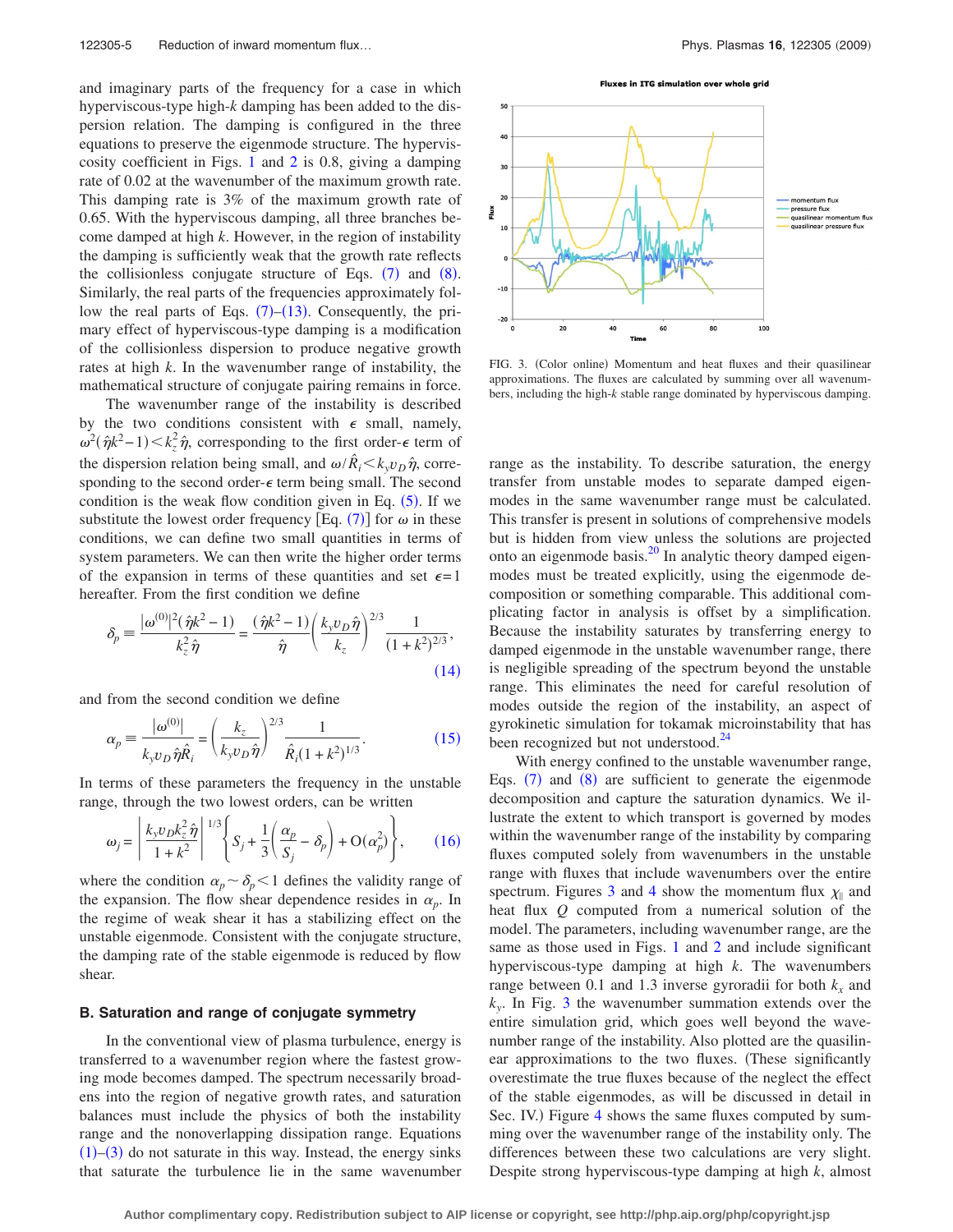Fluxes in ITG simulation in unstable region only

<span id="page-5-0"></span>

FIG. 4. (Color online) Momentum and heat fluxes and their quasilinear approximations as in Fig. [3.](#page-4-3) Here, however, the summations in the flux expressions are limited to the wavenumbers of the unstable range. This plot is nearly the same as Fig. [3,](#page-4-3) with slight differences. The close similarity with Fig. [3](#page-4-3) indicates that the fluctuation energy is mostly confined to the unstable region and hyperviscous damping has little effect.

no energy gets there, and fluctuations outside the unstable wavenumber range play a negligible role in the dynamics of transport.

Given this property of saturation, the expansion of the dispersion in Eq.  $(16)$  $(16)$  $(16)$  is all that is needed to describe dissipation and damping in the turbulent system and to compute eigenvectors for the eigenmode decomposition. Moreover, the symmetries encapsulated in the three roots of the unstable region are those that characterize the turbulence and its nonlinear dynamics.

# **III. MOMENTUM AND HEAT FLUXES IN EIGENMODE DECOMPOSITION**

Figure 2 in Ref. [12](#page-10-11) shows the evolution of the squared amplitudes of the three eigenmodes whose frequencies are given in Eqs. ([7](#page-3-2)) and ([8](#page-3-3)). All three reach comparable levels in saturation. Quasilinear flux expressions depend only on the amplitude of the unstable mode. Because the other two eigenmodes have a comparable level in saturation, it is important to account for their contribution to transport fluxes. In this section we derive heat and momentum flux expressions that include the contribution of all three eigenmodes. These expressions have a symmetric structure associated with the conjugate symmetry of the instability and the damped eigenmode. The symmetry links the two fluxes derivable from Eqs.  $(1)$  $(1)$  $(1)$ – $(3)$  $(3)$  $(3)$  in a way that is not evident when they are written in the usual form as correlations of primitive fields.

The two transport fluxes described within the model are fluxes of heat and parallel flow, associated with the  $E \times B$ advection of pressure and parallel flow fluctuations. These are given by  $\mathbf{Q} = -\langle \nabla \phi \times \hat{\mathbf{z}} \cdot p \rangle$  and  $\chi_{\parallel} = -\langle \nabla \phi \times \hat{\mathbf{z}} \cdot u_{\parallel} \rangle$ . In the Fourier representation the radial components are

<span id="page-5-1"></span>
$$
\mathbf{Q} \cdot \hat{r} = -\sum_{k} k_{y} \operatorname{Im} \langle \phi_{-k} p_{k} \rangle, \tag{17}
$$

<span id="page-5-2"></span>
$$
\chi_{\parallel} \cdot \hat{r} = -\sum_{k} k_{y} \operatorname{Im} \langle \phi_{-k} u_{\parallel k} \rangle. \tag{18}
$$

We will refer to  $\chi_{\parallel}$  as the momentum flux.

The fields  $p$ ,  $u_{\parallel}$ , and  $\phi$  can be projected onto the three eigenvectors corresponding to the eigenfrequencies of Eqs.  $(7)$  $(7)$  $(7)$  and  $(8)$  $(8)$  $(8)$ . The decomposition is

<span id="page-5-3"></span>
$$
\begin{pmatrix} p \\ u_{\parallel} \\ \phi \end{pmatrix} = \begin{pmatrix} b_1 & b_2 & b_3 \\ a_1 & a_2 & a_3 \\ 1 & 1 & 1 \end{pmatrix} \begin{pmatrix} \beta_1 \\ \beta_2 \\ \beta_3 \end{pmatrix} \equiv \mathbf{M} \begin{pmatrix} \beta_1 \\ \beta_2 \\ \beta_3 \end{pmatrix}, \tag{19}
$$

where  $(b_j, a_j, 1)$  is the eigenvector corresponding to the frequency  $\omega_i$  and  $\beta_i$  is the coefficient of the *j*th eigenvector in the decomposition. In the Fourier representation,  $p, u_{\parallel}$ , and  $\phi$ are functions of *k*, making  $b_j$ ,  $a_j$ , and  $\beta_j$  functions of *k*. The eigenvectors are nonorthogonal but form a complete set. The coefficients  $\beta_i$  are arbitrary in the linear eigenvalue problem. In the linear initial value problem they are set by the initial conditions  $\beta_j(t=0) = \beta_{j0}$  and evolve as normal modes  $\beta_{jk}(t)$  $=$  $\beta_{j0k}$  exp[ $i\omega_j(k)t$ ]. Nonlinearly, exponentially growing eigenmodes  $\beta_{ik}$  are saturated by energy transfer associated with Fourier-mode coupling between eigenmodes  $\beta_{lk'}$  and  $\beta_{mk''}$ , where  $k = k' + k''$ . The mode coupling is specified by the evolution equations, Eqs.  $(1)$  $(1)$  $(1)$ – $(3)$  $(3)$  $(3)$ , once they have been trans-formed using Eq. ([19](#page-5-3)) to the representation of  $\beta_j$ . The nonlinear equations for  $\beta_i$  are given later in this paper in Eq. ([35](#page-9-0)). Figure 2 in Ref. [12](#page-10-11) shows the evolution of  $|\beta_j|^2$ . In this paper we derive expressions for the eigenvector components  $b_i$  and  $a_i$  and use them in the fluxes.

When Eq.  $(19)$  $(19)$  $(19)$  is substituted into Eqs.  $(17)$  $(17)$  $(17)$  and  $(18)$  $(18)$  $(18)$ , the fluxes are given by

<span id="page-5-4"></span>
$$
\mathbf{Q} \cdot \hat{r} = -\sum_{k} k_{y} \{ \text{Im } b_{1}(k) |\beta_{1}|^{2} + \text{Im } b_{2}(k) |\beta_{2}|^{2} + \text{Im } b_{3}(k) |\beta_{3}|^{2} + \left[ \text{Im } b_{1}(k) + \text{Im } b_{2}(k) \right] \text{Re}\langle\beta_{1}\beta_{2}^{*}\rangle
$$
  
+ 
$$
[\text{Im } b_{2}(k) + \text{Im } b_{3}(k)] \text{Re}\langle\beta_{2}\beta_{3}^{*}\rangle + [\text{Im } b_{1}(k) + \text{Im } b_{3}(k)] \text{Re}\langle\beta_{1}\beta_{3}^{*}\rangle + [\text{Re } b_{1}(k) - \text{Re } b_{2}(k)] \text{Im}\langle\beta_{1}\beta_{2}^{*}\rangle
$$
  
+ 
$$
[\text{Re } b_{2}(k) - \text{Re } b_{3}(k)] \text{Im}\langle\beta_{2}\beta_{3}^{*}\rangle + [\text{Re } b_{1}(k) - \text{Re } b_{3}(k)] \text{Im}\langle\beta_{1}\beta_{3}^{*}\rangle ]
$$
 (20)

and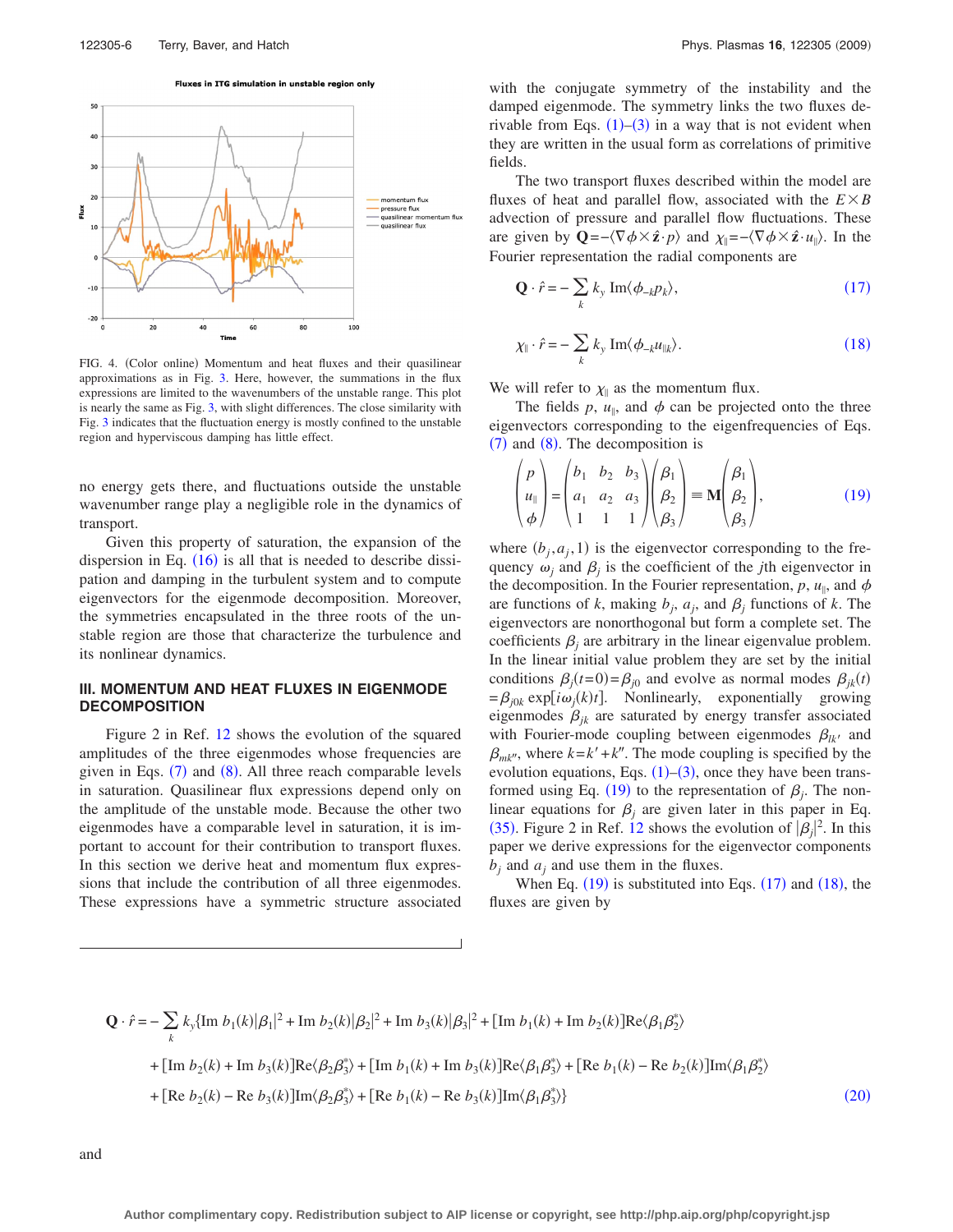<span id="page-6-0"></span>
$$
\chi_{\parallel} \cdot \hat{r} = -\sum_{k} k_{y} \{ \text{Im } a_{1}(k) |\beta_{1}|^{2} + \text{Im } a_{2}(k) |\beta_{2}|^{2} + \text{Im } a_{3}(k) |\beta_{3}|^{2} + \left[ \text{Im } a_{1}(k) + \text{Im } a_{2}(k) \right] \text{Re} \langle \beta_{1} \beta_{2}^{*} \rangle
$$
  
+ 
$$
[\text{Im } a_{2}(k) + \text{Im } a_{3}(k)] \text{Re} \langle \beta_{2} \beta_{3}^{*} \rangle + [\text{Im } a_{1}(k) + \text{Im } a_{3}(k)] \text{Re} \langle \beta_{1} \beta_{3}^{*} \rangle + [\text{Re } a_{1}(k) - \text{Re } a_{2}(k)] \text{Im} \langle \beta_{1} \beta_{2}^{*} \rangle
$$
  
+ 
$$
[\text{Re } a_{2}(k) - \text{Re } a_{3}(k)] \text{Im} \langle \beta_{2} \beta_{3}^{*} \rangle + [\text{Re } a_{1}(k) - \text{Re } a_{3}(k)] \text{Im} \langle \beta_{1} \beta_{3}^{*} \rangle].
$$
 (21)

In writing these expressions we have used  $\phi_{-k} = \phi_k^* = \beta_1^* + \beta_2^*$  $+\beta_3^*$ . The first term of each of these expressions represents the quasilinear flux. The remaining terms are contributions from the stable eigenmodes. Because the eigenvectors are not orthogonal, the fluxes depend on both the positivedefinite squared amplitudes  $|\beta_j|^2$  and the complex-valued cross correlations  $\langle \beta_j \beta_k^* \rangle$ .

We now derive the eigenvector components  $b_i$  and  $a_j$ . This exercise is made much simpler by the restriction of dynamical activity to the wavenumber range of the instability, as discussed in the previous section. The eigenvectors describe the field ratios  $p_j / \phi_j$  and  $u_{\parallel j} / \phi_j$  of the linearized evolution equations when  $\omega = \omega_i$ . With the eigenvectors normalized so that  $\phi_i = 1$ ,

<span id="page-6-1"></span>
$$
b_j = \frac{p_j}{\phi_j} = \frac{k_y v_D \hat{\eta}}{\omega_j},\tag{22}
$$

<span id="page-6-2"></span>
$$
a_j = \frac{u_{\parallel j}}{\phi_j} = \frac{k_z}{\omega_j} + \frac{k_z k_y v_D \hat{\eta}}{\omega_j^2}.
$$
 (23)

Substituting Eq.  $(16)$  $(16)$  $(16)$  into Eqs.  $(22)$  $(22)$  $(22)$  and  $(23)$  $(23)$  $(23)$  and expanding for  $\alpha_p \sim \delta_p \ll 1$  yield

<span id="page-6-3"></span>
$$
b_j = \frac{1}{\alpha_p \hat{R}_i} \left[ S_j^* - \frac{1}{3} \alpha_p + \frac{1}{3} \delta_p S_j + O(\alpha_p^2) \right],\tag{24}
$$

<span id="page-6-4"></span>
$$
a_j = \left[ \frac{(1+k^2)}{\alpha_p \hat{R}_i} \right]^{1/2} \left[ S_j + \frac{1}{3} \alpha_p S_j^* + \frac{2}{3} \delta_p + O(\alpha_p^2) \right].
$$
 (25)

The conjugate structure of the eigenfrequencies imposes conjugate structure on the eigenvectors. This is expressed in the relations

<span id="page-6-5"></span> $a_1 = a_3^*$  $(26)$  $(26)$  $(26)$  $(26)$ 

<span id="page-6-6"></span>
$$
b_1 = b_3^*,
$$
 (27)

<span id="page-6-7"></span>
$$
\text{Im } a_2 = \text{Im } b_2 = 0. \tag{28}
$$

As a result of these identities the coefficients of  $\text{Re}\langle\beta_1\beta_3^*\rangle$ and Im $\langle \beta_1 \beta_3^* \rangle$  are zero, making these correlations drop out of both fluxes. The coefficient of  $\text{Re}\langle \beta_1 \beta_2^* \rangle$  is the same as that of  $|\beta_1|^2$ , which is equal and opposite to the coefficients of  $|\beta_3|^2$  and Re $\langle \beta_2^* \beta_3 \rangle$ . With these simplifications the fluxes can be written as

<span id="page-6-8"></span>
$$
\mathbf{Q} \cdot \hat{r} = \sum_{k} k_{y} \left[ \frac{1}{\alpha_{p} \hat{R}_{i}} \right] \left\{ \frac{\sqrt{3}}{2} \left( 1 - \frac{1}{3} \delta_{p} \right) \times (|\beta_{1}|^{2} - |\beta_{3}|^{2} + \text{Re} \langle \beta_{1} \beta_{2}^{*} \rangle - \text{Re} \langle \beta_{2} \beta_{3}^{*} \rangle) - \left( \frac{3}{2} + \frac{2}{3} \delta_{p} \right) (\text{Im} \langle \beta_{2} \beta_{3}^{*} \rangle - \text{Im} \langle \beta_{1} \beta_{2}^{*} \rangle) \right\}, \tag{29}
$$

<span id="page-6-9"></span>
$$
\chi_{\parallel} \cdot \hat{r} = -\sum_{k} k_{y} \left[ \frac{1+k^{2}}{\alpha_{p} \hat{R}_{i}} \right]^{1/2} \left\{ \frac{\sqrt{3}}{2} \left( 1 - \frac{1}{3} \alpha_{p} \right) \times (|\beta_{1}|^{2} - |\beta_{3}|^{2} + \text{Re} \langle \beta_{1} \beta_{2}^{*} \rangle - \text{Re} \langle \beta_{2} \beta_{3}^{*} \rangle) + \left( \frac{3}{2} + \frac{2}{3} \delta_{p} + \frac{1}{2} \alpha_{p} \right) (\text{Im} \langle \beta_{2} \beta_{3}^{*} \rangle - \text{Im} \langle \beta_{1} \beta_{2}^{*} \rangle) \right\}.
$$
\n(30)

The quasilinear fluxes are recovered when the correlations  $\langle \phi_{-k} p_k \rangle$  and  $\langle \phi_{-k} u_{\parallel k} \rangle$  depend only on the unstable eigenmode. This corresponds to setting  $\beta_2 = \beta_3 = 0$  in Eqs. ([29](#page-6-8)) and ([30](#page-6-9)), leaving only the terms proportional to  $|\beta_1|^2$ . Note that with  $\beta_2 = \beta_3 = 0$ ,  $\phi = \beta_1$ , making this the usual form of the quasilinear flux. When  $\beta_2$ ,  $\beta_3 \neq 0$ , we continue to call the terms proportional to  $|\beta_1|^2$  quasilinear fluxes, although these are different from what would be computed from  $\sum k_y \text{Im } b_1(k) |\phi_k|^2$  and  $\sum k_y \text{Im } a_1(k) |\phi_k|^2$  because  $\beta_1 \neq \phi$ . Note that under the parity constraints  $\psi(-\mathbf{k}) = \psi^*(\mathbf{k})$  and  $\omega(-\mathbf{k}) = -\omega^*(\mathbf{k})$ , the summands of  $\mathbf{Q} \cdot \hat{r}$  and  $\chi_{\parallel} \cdot \hat{r}$  have even parity in  $\mathbf{k} = (k_x, k_y, k_z)$ . This is most easily verified from the quasilinear expressions involving Im  $b_1(k)$  and Im  $a_1(k)$  just given but is true in general.

Looking at Eqs.  $(29)$  $(29)$  $(29)$  and  $(30)$  $(30)$  $(30)$ , we observe that in relation to the quasilinear fluxes, the true fluxes are much more complex. Nevertheless, we can learn a great deal about the transport from the form of Eqs.  $(29)$  $(29)$  $(29)$  and  $(30)$  $(30)$  $(30)$ , even without a solution for the correlations  $\left[\beta_1\right]^2$ ,  $\left[\beta_2\right]^2$ ,  $\langle \beta_1\beta_2^* \rangle$ , and  $\langle \beta_2\beta_3^* \rangle$ . It is particularly revealing to consider the relative forms of the two fluxes in conjunction with the thermodynamic constraint that precludes transport up the gradient that drives instability. The thermodynamic constraint applies only to the flux that is diagonal in the driving gradient, not the other. However, the forms have a high degree of isomorphism, through which the thermodynamic constraint can be used to make inferences about the behavior of the other flux.

First, however, we consider which correlations are missing from Eqs.  $(29)$  $(29)$  $(29)$  and  $(30)$  $(30)$  $(30)$  and what that represents. The positive-definite autocorrelation of the marginal eigenmode  $|\beta_2|^2$  does not appear in either flux because, with no damping or growth, its contribution to the transport correlations

**Author complimentary copy. Redistribution subject to AIP license or copyright, see http://php.aip.org/php/copyright.jsp**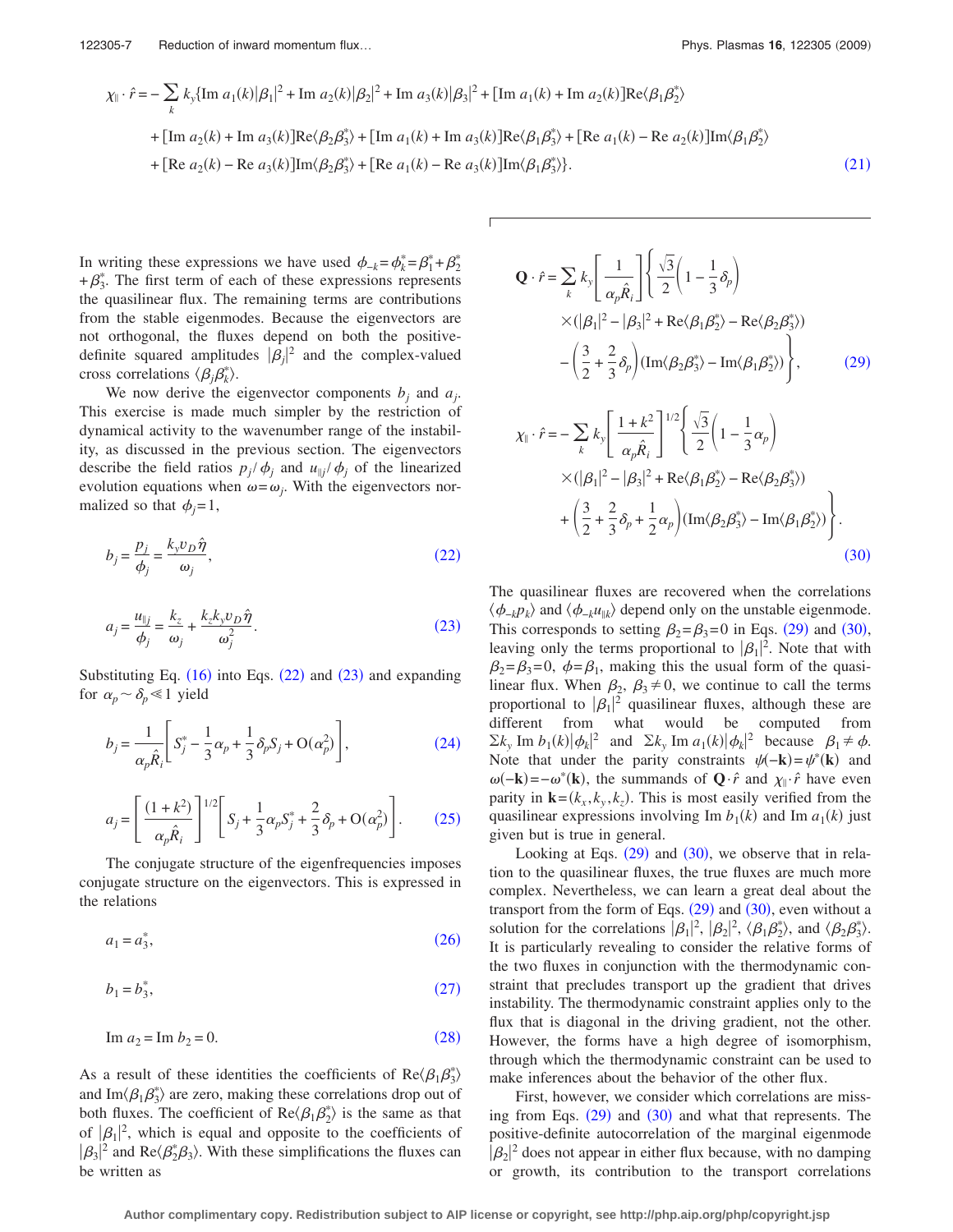$\langle \phi_{-k} p_k \rangle$  and  $\langle \phi_{-k} u_{\parallel k} \rangle$  makes  $\phi_{-k}$  in phase with  $p_k$  and  $u_{\parallel k}$ . In-phase correlations give no transport. Mathematically this is imposed by Im  $a_2$ = Im  $b_2$ =0. The positive-definite autocorrelation of the damped eigenmode  $|\beta_3|^2$  is such as to reduce the contribution to the fluxes made by the unstable eigenmode  $|\beta_1|^2$ , i.e., to reduce the quasilinear flux. This is again a simple consequence of phases. When the unstable eigenmode gives outward transport, the stable eigenmode, with its 180° phase difference relative to the unstable eigenmode, gives inward transport.<sup>11</sup> The damped eigenmode  $\beta_3$  is excited by energy transfer from the unstable eigenmode  $\beta_1$ . Yet the correlation  $\langle \beta_1 \beta_3^* \rangle$  does not appear in either flux because conjugate symmetry makes the coefficients of  $\text{Re}\langle \beta_1 \beta_3^* \rangle$  and  $\text{Im}\langle \beta_1 \beta_3^* \rangle$  zero. This implies that  $\beta_2$  is an important mediator in energy transfer, at least as far as fluxes are concerned. The correlations  $\langle \beta_1 \beta_2^* \rangle$  and  $\langle \beta_2 \beta_3^* \rangle$  do contribute to the fluxes. The way these correlations enter the two fluxes is also structured by conjugate symmetry.

The isomorphism of structure in the two fluxes alluded to previously applies to the way the correlations enter the two fluxes. All eigenmode correlations that contribute to transport do so in the same combinations  $\{|\beta_1|^2 - |\beta_3|^2\}$  $+Re(\beta_1\beta_2^*) - Re(\beta_2\beta_3^*)\}$  and  $\{\text{Im}\langle\beta_2\beta_3^*\rangle - \text{Im}\langle\beta_1\beta_2^*\rangle\}$ . The coefficients of these combinations are different in the two fluxes. However, apart from the overall factors  $1/(\alpha_p \hat{R}_i)$  and  $-[ (1+k^2)/\alpha_p \hat{R}_i]^{1/2}$  in the heat and momentum fluxes, respectively, the residual coefficients inside the  $\{\}$  brackets differ only by factors of  $(\sqrt{3}/2)/(3/2)=1/\sqrt{3}$  and/or the higher order terms of the expansion in  $\alpha_p(\delta_p)$ . The isomorphism of the eigenmode correlations is significant to the degree to which the residual coefficients are nearly equal. The residual coefficients of  $\{ |\beta_1|^2 - |\beta_3|^2 + \text{Re} \langle \beta_1 \beta_2^* \rangle - \text{Re} \langle \beta_2 \beta_3^* \rangle \}$ in the heat and momentum fluxes are equal in lowest order, and hence have the same sign. Given the opposite signs of the overall factors, the heat flux associated with  $\{|\beta_1|^2 - |\beta_3|^2 + \text{Re}\langle \beta_1 \beta_2^* \rangle - \text{Re}\langle \beta_2 \beta_3^* \rangle\}$  is outward, and the momentum flux is inward. Significantly, the residual coefficients of  $\{ |\beta_1|^2 - |\beta_3|^2 + \text{Re}(\beta_1 \beta_2^*) - \text{Re}(\beta_2 \beta_3^*) \}$  and  $\{ \text{Im}(\beta_2 \beta_3^*) \}$  $-\text{Im}\langle\beta_1\beta_2^*\rangle$  have the same sign in the momentum flux and opposite signs in the heat flux. This makes the isomorphism imperfect and prevents the thermodynamic constraint from applying to both fluxes unless  $\{\text{Im}\langle \beta_2 \beta_3^* \rangle - \text{Im}\langle \beta_1 \beta_2^* \rangle\} = 0$ .

The thermodynamic constraint applies to the heat flux because it is diagonal in the temperature gradient, which drives the instability. The coefficients in the heat flux have no dependence on the flow gradient through the two lowest orders because the flow gradient cancels out of  $\alpha_p \hat{R}_i$ .) The coefficient of  $|\beta_1|^2$  is positive, so the quasilinear heat flux is outward, satisfying the thermodynamic constraint. The diagonal part of the momentum flux is proportional to flow gradient, which resides in  $\alpha_p$  and is smaller than the offdiagonal part proportional to temperature gradient. Hence the flux can be inward, which it is for quasilinear theory. Let us assume for the moment that the cross correlation terms nearly cancel one another (i.e.,  $\text{Re}\langle \beta_1 \beta_2^* \rangle \approx \text{Re}\langle \beta_2 \beta_3^* \rangle$  and  $\text{Im}\langle \beta_2 \beta_3^* \rangle \approx \text{Im}\langle \beta_1 \beta_2^* \rangle$ ). In the next section we will show that this is often the case. In this situation we see that the damped eigenmode reduces the quasilinear heat flux. However, it cannot reduce the heat flux to the point where  $|\beta_1|^2 - |\beta_3|^2$  $0$  because this would make the flux inward and violate thermodynamics. Because the momentum flux depends on the same combination  $|\beta_1|^2 - |\beta_3|^2$ , it too is reduced but not so much to change its sign and make it outward. If we now allow that  $\text{Re}\langle \beta_1 \beta_2^* \rangle - \text{Re}\langle \beta_2 \beta_3^* \rangle \neq 0$  (but  $\text{Im}\langle \beta_2 \beta_3^* \rangle$ )  $\approx \text{Im}\langle \beta_1 \beta_2^* \rangle$ , the situation is unchanged. Whatever  $-|\beta_3|^2$  $+Re\langle\beta_1\beta_2^*\rangle - Re\langle\beta_2\beta_3^*\rangle$  does to  $|\beta_1|^2$  in the heat flux, it does the same in the momentum flux. Since the heat flux cannot become inward, the momentum flux cannot become outward.

Consider now the terms proportional to  $\text{Im}\langle\beta_2\beta_3^*\rangle$  $-\text{Im}\langle\beta_1\beta_2^*\rangle$ . These terms have opposite signs in the heat and momentum fluxes relative to the terms proportional to  $\{ |\beta_1|^2 - |\beta_3|^2 + \text{Re}\langle \beta_1 \beta_2^* \rangle - \text{Re}\langle \beta_2 \beta_3^* \rangle \}.$  Here the thermodynamic constraint no longer keeps the momentum flux inward. To see how the momentum flux can become outward, assume that Im $\langle \beta_2 \beta_3^* \rangle$ -Im $\langle \beta_1 \beta_2^* \rangle$  is negative. In the heat flux this term has a negative coefficient. Hence it contributes to outward transport, and the thermodynamic constraint cannot limit its magnitude. In the momentum flux this term has a positive coefficient, so it contributes to outward momentum transport. With its magnitude unconstrained it can overwhelm the other terms and reverse the sign of the flux relative to the quasilinear value.

# **IV. EIGENMODE CORRELATIONS**

We return to Fig. [3](#page-4-3) and the prominent feature that the magnitude of the quasilinear fluxes is greater than the true fluxes. The fluxes are bursty, and this difference is greatest away from the peaks. The burstiness, which occurs despite fixed equilibrium gradients, was analyzed statistically in Ref. [12](#page-10-11) and shown to have intermittent features associated with long range temporal correlations. In terms of the discussion of the previous section, an aspect of the burstiness is a dynamical transition from situations in which the unstable eigenmode dominates the stable eigenmodes to situations with greater parity. This toggling between situations in which damped eigenmodes are subdominant and dominant is also a feature observed in gyrokinetic simulations.<sup>20</sup> The quasilinear fluxes for heat and momentum are outward and inward, respectively, as discussed in the previous section. For the most part the true fluxes retain the same sign. However, there are occasions when the momentum flux reverses sign and becomes time average outward over time windows that include multiple correlation times.

For more detailed analysis of this behavior, we need to know the eigenmode correlations on which the fluxes depend. Because stable eigenmodes are excited by nonlinear energy transfer, their levels and cross correlations are a matter of saturation energetics. Therefore we first consider the eigenmode correlations of the energy. Like the flux the energy can be expanded using the eigenmode decomposition and represented in terms of quadratic correlations. The function given by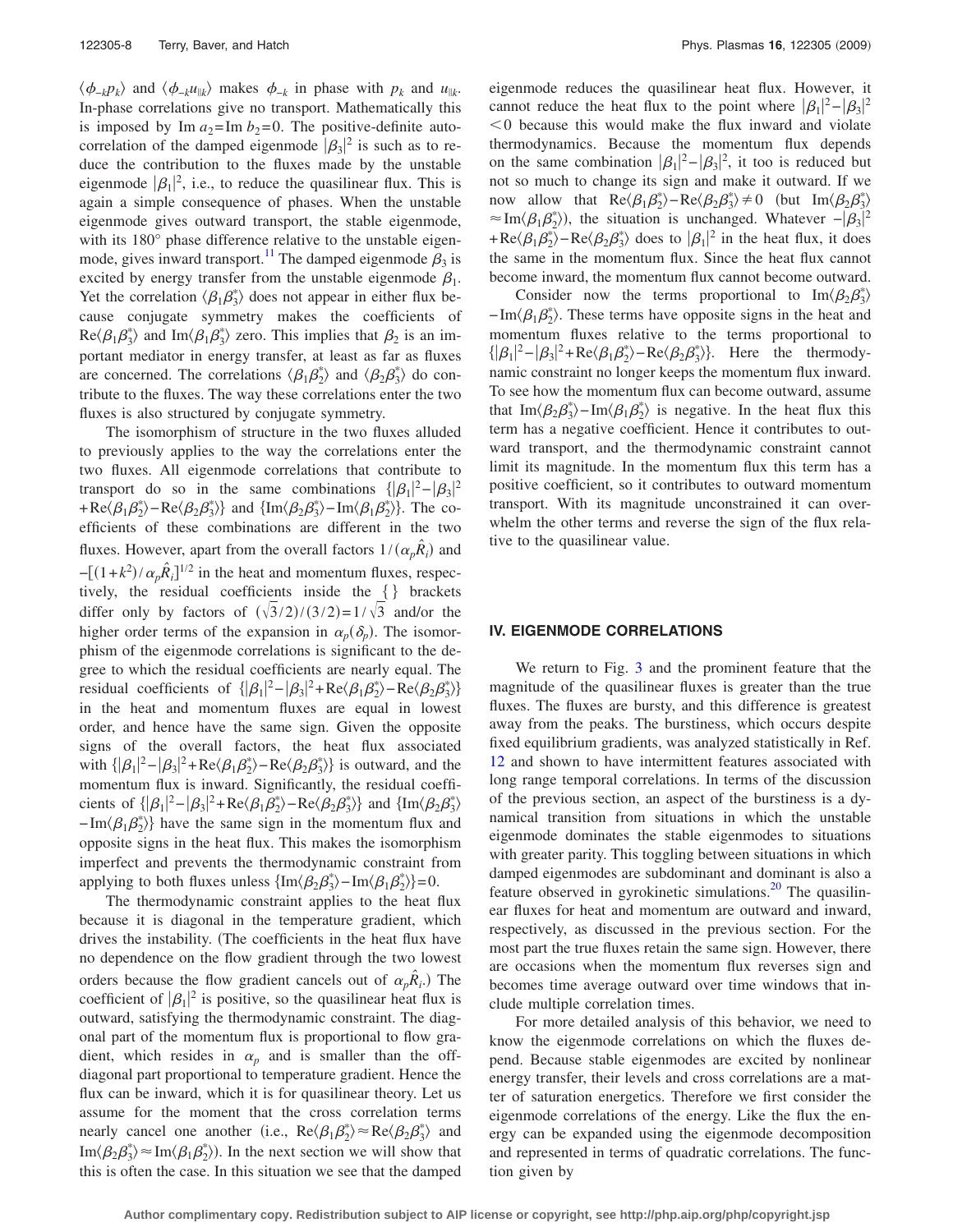<span id="page-8-4"></span>

FIG. 5. (Color online) Energy components in the eigenmode decomposition. The energy related to the cross correlation between the unstable and damped eigenmodes is the smallest and fluctuates around zero.

<span id="page-8-0"></span>
$$
U = \sum_{k} [(1 + k^2)|\phi|^2 + |u_{\parallel}|^2 + |p|^2]
$$
 (31)

is quadratic in the three fluctuating fields, an invariant of the nonlinearities, and consequently a suitable definition of en-ergy. Using the decomposition of Eq. ([19](#page-5-3)), the energy can be written as

$$
U = U_{11} + U_{22} + U_{33} + U_{12} + U_{13} + U_{23},
$$
\n(32)

<span id="page-8-2"></span><span id="page-8-1"></span>where

$$
U_{jj} = \sum_{k} \left[ (1 + k^2) + |a_j|^2 + |b_j|^2 \right] |\beta_j|^2 \tag{33}
$$

<span id="page-8-3"></span>are the positive-definite energies associated with each eigenmode and

$$
U_{jk} = \sum_{k} \left\{ \left[ (1 + k^2) + 2 \operatorname{Re}(a_j a_k^*) + 2 \operatorname{Re}(b_j b_k^*) \right] \operatorname{Re} \langle \beta_j \beta_k^* \rangle \right\}
$$

$$
- \left[ 2 \operatorname{Im}(a_j a_k^*) + 2 \operatorname{Im}(b_j b_k^*) \right] \operatorname{Im} \langle \beta_j \beta_k^* \rangle \} \tag{34}
$$

are the components related to each cross correlation. Unlike the flux, the coefficients of Re $\langle \beta_1 \beta_3^* \rangle$  and Im $\langle \beta_1 \beta_3^* \rangle$  are not zero because of conjugate symmetry. The correlation between the unstable and stable modes therefore contributes to the energy.

The quantities  $U_{jj}$  and  $U_{jk}$  are plotted in Fig. [5](#page-8-4) for the same saturated state depicted in Figs. [3](#page-4-3) and [4.](#page-5-0) We note that the three eigenmode energies  $U_{jj}$  are all comparable in satu-ration. The most striking feature in Fig. [5](#page-8-4) is the small magnitude of  $U_{13}$  relative to  $U_{12}$  and  $U_{23}$  after 40 time units and the near equality of  $U_{12}$  and  $U_{23}$  for most of the time. These two features indicate that the dominant channel of energy transfer is from the unstable to the damped eigenmode through the intermediary of the marginal mode. The small value of  $U_{13}$  indicates a weak  $\langle \beta_1 \beta_3^* \rangle$  correlation and relatively little direct transfer from unstable to damped mode. The near equality of  $U_{12}$  and  $U_{23}$  suggests that conjugate symmetry creates a near mirror image situation between the correlation of growing and marginal mode and that of mar-



<span id="page-8-5"></span>

FIG. 6. (Color online) Real and imaginary parts of the cross correlations between unstable and marginally stable and marginally stable and dampedeigenmode branches. The real parts of the two correlations are nearly equal some of the time, as are the imaginary parts. During other times values are similar but not equal.

ginal mode and damped mode. The energies  $U_{11}$  and  $U_{33}$  are not equal because one corresponds to a source and one to a sink. Nevertheless,  $U_{33}$  is sufficiently large to indicate that dissipation of damped-eigenmode energy is the primary saturation mechanism, as opposed to the usual cascade to high *k*. We note that  $U_{22} > U_{11}$  on occasion, again indicating its important role as an intermediary in the energy transfer.

The near equality of  $U_{12}$  and  $U_{23}$  raises the question as to whether there might be some cancellation of the cross correlation terms in the fluxes. Figure [6](#page-8-5) shows the cross products  $\text{Re}\langle \beta_1 \beta_2^* \rangle$ ,  $\text{Re}\langle \beta_2 \beta_3^* \rangle$ ,  $\text{Im}\langle \beta_1 \beta_2^* \rangle$ , and  $\text{Im}\langle \beta_2 \beta_3^* \rangle$ . Indeed the two real parts are nearly equal most of the time, as are the two imaginary parts. Consequently the cross correlations nearly cancel out of the fluxes in Eqs.  $(29)$  $(29)$  $(29)$  and  $(30)$  $(30)$  $(30)$  so that they are governed primarily by the autocorrelation factor  $|\beta_1|^2 - |\beta_3|^2$ . When this is true the role of stable eigenmodes is simple: they reduce the quasilinear fluxes but do not change the direction of transport. However, there are periods when  $\text{Re}\langle \beta_1 \beta_2^* \rangle \neq \text{Re}\langle \beta_2 \beta_3^* \rangle$  and  $\text{Im}\langle \beta_1 \beta_2^* \rangle \neq \text{Im}\langle \beta_2 \beta_3^* \rangle$ . In Fig. [6](#page-8-5) one such period is between 40 and 60 time units. If we examine the fluxes in Fig.  $3$  (which are for the same simulation), we observe that during this time, the momentum flux changes sign and becomes outward on time average, although it is small. The heat flux also has spikes in which it becomes inward briefly, but the time average remains outward. This is precisely the situation discussed in the previous section where the isomorphism of the heat and momentum fluxes is broken by nonzero cross correlations. We note that the simulation results are consistent with the implications drawn from the analysis of the thermodynamic constraint in conjunction with the near isomorphism of the fluxes.

We examine the evolution equations for  $\langle \beta_1 \beta_2^* \rangle$  and  $\langle \beta_2 \beta_3^* \rangle$  to determine if general features evident in Fig. [6](#page-8-5) can be extracted without solving for higher order correlations, much as we did with Eqs.  $(29)$  $(29)$  $(29)$  and  $(30)$  $(30)$  $(30)$  for the fluxes. We do not have a principle such as the thermodynamic constraint that works singly on one of these expressions. However, we can compare the two expressions and investigate the effect of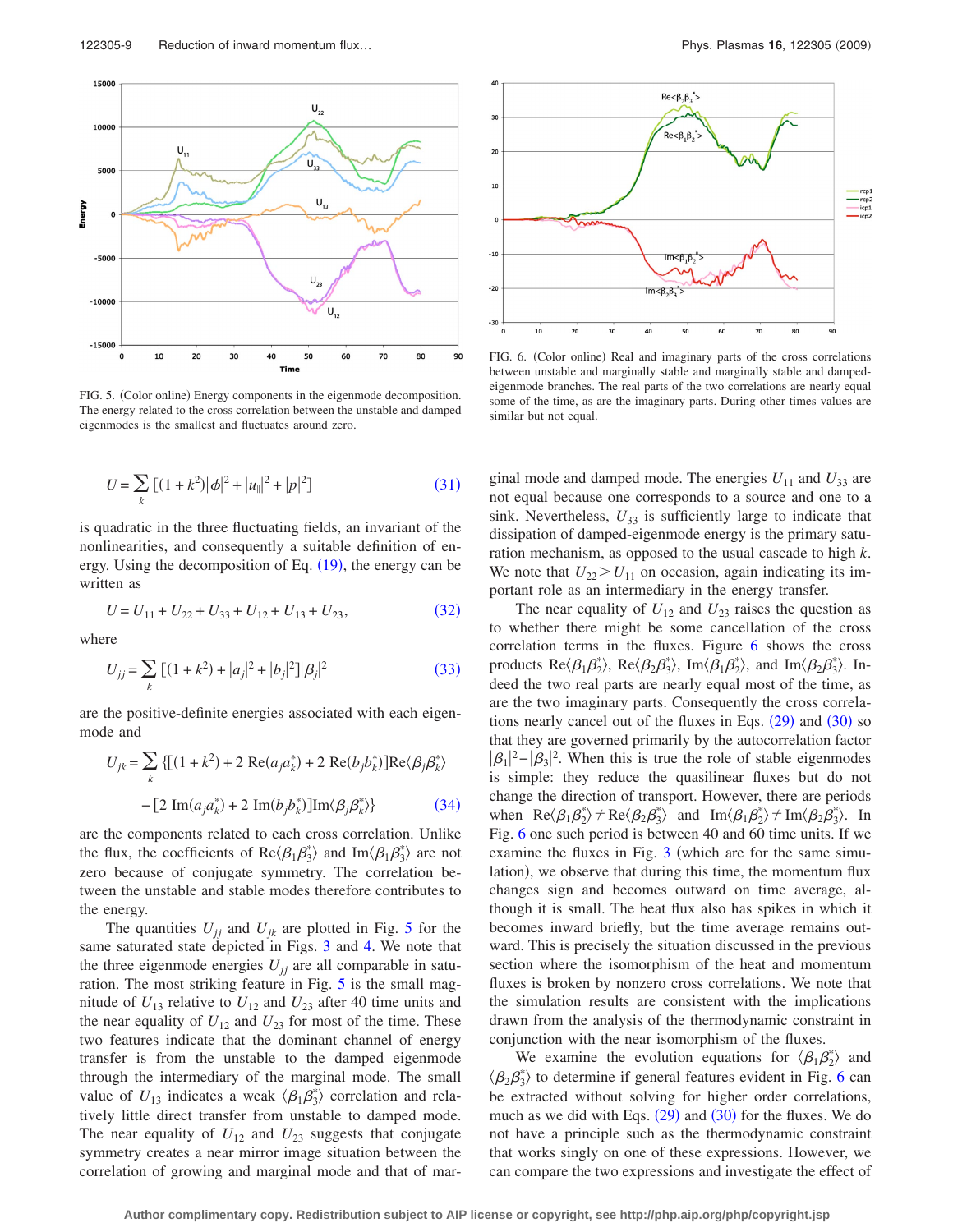$\mathcal{L}$ 

conjugate symmetry. To proceed we transform the original dynamical equations to the eigenmode decomposition, yielding

<span id="page-9-0"></span>
$$
\begin{pmatrix} \dot{\beta}_1 \\ \dot{\beta}_2 \\ \dot{\beta}_3 \end{pmatrix} = \begin{pmatrix} i\omega_1 & 0 & 0 \\ 0 & i\omega_2 & 0 \\ 0 & 0 & i\omega_3 \end{pmatrix} \begin{pmatrix} \beta_1 \\ \beta_2 \\ \beta_3 \end{pmatrix} = \mathbf{M}^{-1} \begin{pmatrix} N_p \\ N_{u_{\parallel}} \\ N_{\phi} \end{pmatrix}.
$$
 (35)

We multiply the equation for  $\dot{\beta}_1$  by  $\beta_2^*$  and add it to the equation for  $\dot{\beta}_2^*$  multiplied by  $\beta_1$  to obtain the equation for  $\partial \langle \beta_1 \beta_2^* \rangle / \partial t$ . We evaluate **M**<sup>-1</sup>, and obtain

<span id="page-9-1"></span>
$$
\frac{\partial}{\partial t} \langle \beta_1 \beta_2^* \rangle - i \omega_1 \langle \beta_1 \beta_2^* \rangle + i \omega_2^* \langle \beta_1 \beta_2^* \rangle
$$
\n
$$
= \frac{1}{\text{Det } \mathbf{M}} \Big[ (a_2 - a_3) \langle N_p \beta_2^* \rangle + (b_3 - b_2) \langle N_{u_{\parallel}} \beta_2^* \rangle
$$
\n
$$
+ (b_2 a_3 - b_3 a_2) \langle N_{\phi} \beta_2^* \rangle \Big] + \frac{1}{(\text{Det } \mathbf{M})^*}
$$
\n
$$
\times \Big[ (a_3^* - a_1^*) \langle N_p^* \beta_1 \rangle + (b_1^* - b_3^*) \langle N_{u_{\parallel}}^* \beta_1 \rangle
$$
\n
$$
+ (b_3^* a_1^* - b_1^* a_3^*) \langle N_{\phi}^* \beta_1 \rangle \Big], \tag{36}
$$

where Det  $M = b_1 a_2 + b_2 a_3 + b_3 a_1 - b_3 a_2 - b_2 a_1 - b_1 a_3$ . Similarly,

<span id="page-9-2"></span>
$$
\frac{\partial}{\partial t} \langle \beta_2 \beta_3^* \rangle - i \omega_2 \langle \beta_2 \beta_3^* \rangle + i \omega_3^* \langle \beta_2 \beta_3^* \rangle
$$
\n
$$
= \frac{1}{\text{Det } \mathbf{M}} \Big[ (a_3 - a_1) \langle N_p \beta_3^* \rangle + (b_1 - b_3) \langle N_{u_{\parallel}} \beta_3^* \rangle
$$
\n
$$
+ (b_3 a_1 - b_1 a_3) \langle N_{\phi} \beta_3^* \rangle \Big] + \frac{1}{(\text{Det } \mathbf{M})^*}
$$
\n
$$
\times \Big[ (a_1^* - a_2^*) \langle N_p^* \beta_2 \rangle + (b_2^* - b_1^*) \langle N_{u_{\parallel}}^* \beta_2 \rangle
$$
\n
$$
+ (b_1^* a_2^* - b_2^* a_1^*) \langle N_{\phi}^* \beta_2 \rangle \Big]. \tag{37}
$$

Using Eq. ([19](#page-5-3)) the nonlinearities can be expressed as quadratic correlations of eigenmode amplitudes  $\beta_i$  at wavenumbers *k'* and *k''*. For example,  $N_{\phi} = -(1 + k^2)^{-1} \Sigma_{k'} (\mathbf{k'} \times \hat{\mathbf{z}} \cdot \mathbf{k})$  $\times [\beta_1(k') + \beta_2(k') + \beta_3(k')] [\beta_1(k-k') + \beta_2(k-k') + \beta_3(k-k')]$ . This makes the factors such as  $\langle N_p \beta_2^* \rangle$  a series of triplet correlations.

We impose conjugate symmetry by eliminating  $a_3$  and  $b_3$ using Eqs.  $(26)$  $(26)$  $(26)$  and  $(27)$  $(27)$  $(27)$ . Equations  $(36)$  $(36)$  $(36)$  and  $(37)$  $(37)$  $(37)$  then can be written as

<span id="page-9-3"></span>
$$
\frac{\partial}{\partial t} \langle \beta_1 \beta_2^* \rangle - i(\omega_1 - \omega_2^*) \langle \beta_1 \beta_2^* \rangle
$$
\n
$$
= \frac{1}{\text{Det } \mathbf{M}} \{ [(a_2^* - a_1^*) \langle N_p \beta_2^* \rangle + (b_1^* - b_2^*) \langle N_{u_{\parallel}} \beta_2^* \rangle
$$
\n
$$
+ (b_2^* a_1^* - b_1^* a_2^*) \langle N_{\phi} \beta_2^* \rangle ] - 2i [\text{Im } a_1 \langle N_p^* \beta_1 \rangle
$$
\n
$$
- \text{Im } b_1 \langle N_{u_{\parallel}}^* \beta_1 \rangle + \text{Im}(b_1 a_1^*) \langle N_{\phi}^* \beta_1 \rangle ] \} \tag{38}
$$

<span id="page-9-4"></span>
$$
\frac{\partial}{\partial t} \langle \beta_2 \beta_3^* \rangle + i(\omega_1 - \omega_2^*) \langle \beta_2 \beta_3^* \rangle
$$
\n
$$
= \frac{1}{\text{Det } \mathbf{M}} \{ [(a_2^* - a_1^*) \langle N_p^* \beta_2 \rangle + (b_1^* - b_2^*) \langle N_{u_{\parallel}}^* \beta_2 \rangle
$$
\n
$$
+ (b_2^* a_1^* - b_1^* a_2^*) \langle N_{\phi}^* \beta_2 \rangle ] - 2i [\text{Im } a_1 \langle N_p \beta_3^* \rangle
$$
\n
$$
- \text{Im } b_1 \langle N_{u_{\parallel}} \beta_3^* \rangle + \text{Im} (b_1 a_1^*) \langle N_{\phi} \beta_3^* \rangle ] \}, \tag{39}
$$

where  $(Det M)^*$  = -Det M, a property that follows from con-jugate symmetry, has been imposed. Comparing Eqs. ([38](#page-9-3)) and ([39](#page-9-4)) we note that the nonlinear forces driving these two correlations are almost identical but also have crucial differences. The forces proportional to correlations of  $\beta_2$  with the nonlinearities are identical up to a complex-conjugate operation on triplet correlations. The remaining forces have the same complex-conjugate structure, with  $\beta_1$  appearing in correlations with the nonlinearities in Eq.  $(38)$  $(38)$  $(38)$  and  $\beta_3$  appearing in the correlations with nonlinearities in Eq.  $(39)$  $(39)$  $(39)$ . These forces are sufficiently close to being identical that it is not surprising that  $\langle \beta_1 \beta_2^* \rangle$  and  $\langle \beta_2 \beta_3^* \rangle$  could be nearly the same part of the time. On the other hand the differences in the forces leave room for the two correlations to become different at times. It is not easy to identify from Eqs.  $(38)$  $(38)$  $(38)$  and  $(39)$  $(39)$  $(39)$ what might trigger shifts between the two types of behavior. Further inferences of behavior evidently will require detailed information on the triplet correlations.

## **V. DISCUSSION AND CONCLUSIONS**

We have considered three issues relating to the role of damped eigenmodes on momentum transport. First, we have shown that the damped eigenmode that saturates ITG turbulence in a reduced fluid model decreases the inward momentum flux. Second, we have shown that damped eigenmodes create a significant structural link between the heat and momentum fluxes, even though the former is diagonal and subject to a thermodynamic constraint and the latter is not. Third, we have traced how the conjugate-pair relationship between the unstable and damped branches affects dampedeigenmode excitation, saturation, and transport through the wavenumber dependencies of growth rates, frequencies, and eigenvectors.

In the eigenmode decomposition the momentum flux can be written as the sum of a quasilinear component, which is proportional to the autocorrelation of the unstable eigenmode amplitude, and a nonlinear component. The latter is comprised of a negative-definite term proportional to the autocorrelation of the damped-eigenmode amplitude and eigenmode cross correlation terms of indefinite sign. In systems with more than one damped eigenmode, there is one negativedefinite autocorrelation for each damped eigenmode in the system.) The flux evolves in a bursty fashion, with the cross correlation terms often canceling to a significant degree. When this is true the momentum flux is governed by the simple competing effects of unstable and stable eigenmodes, which drive transport in opposite directions. The cancellation of the cross correlation terms is related to the high degree of symmetry between the unstable and stable eigenmodes,